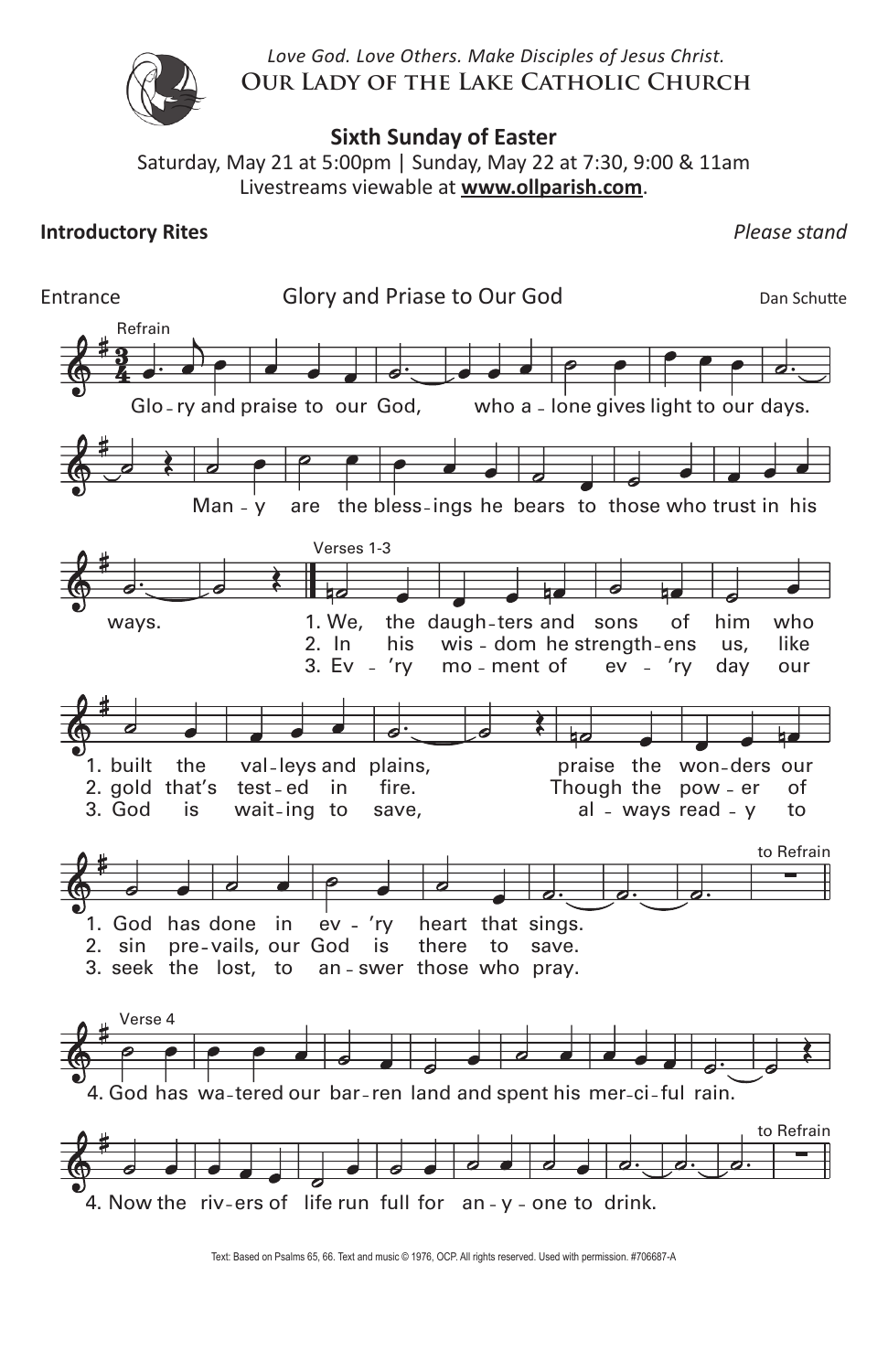

Text @ 2010, ICEL. All rights reserved. Used with permission. Music @ 2009, Curtis Stephan. Published by OCP. All rights reserved. Used with permission. #706687-A

**Opening Prayer**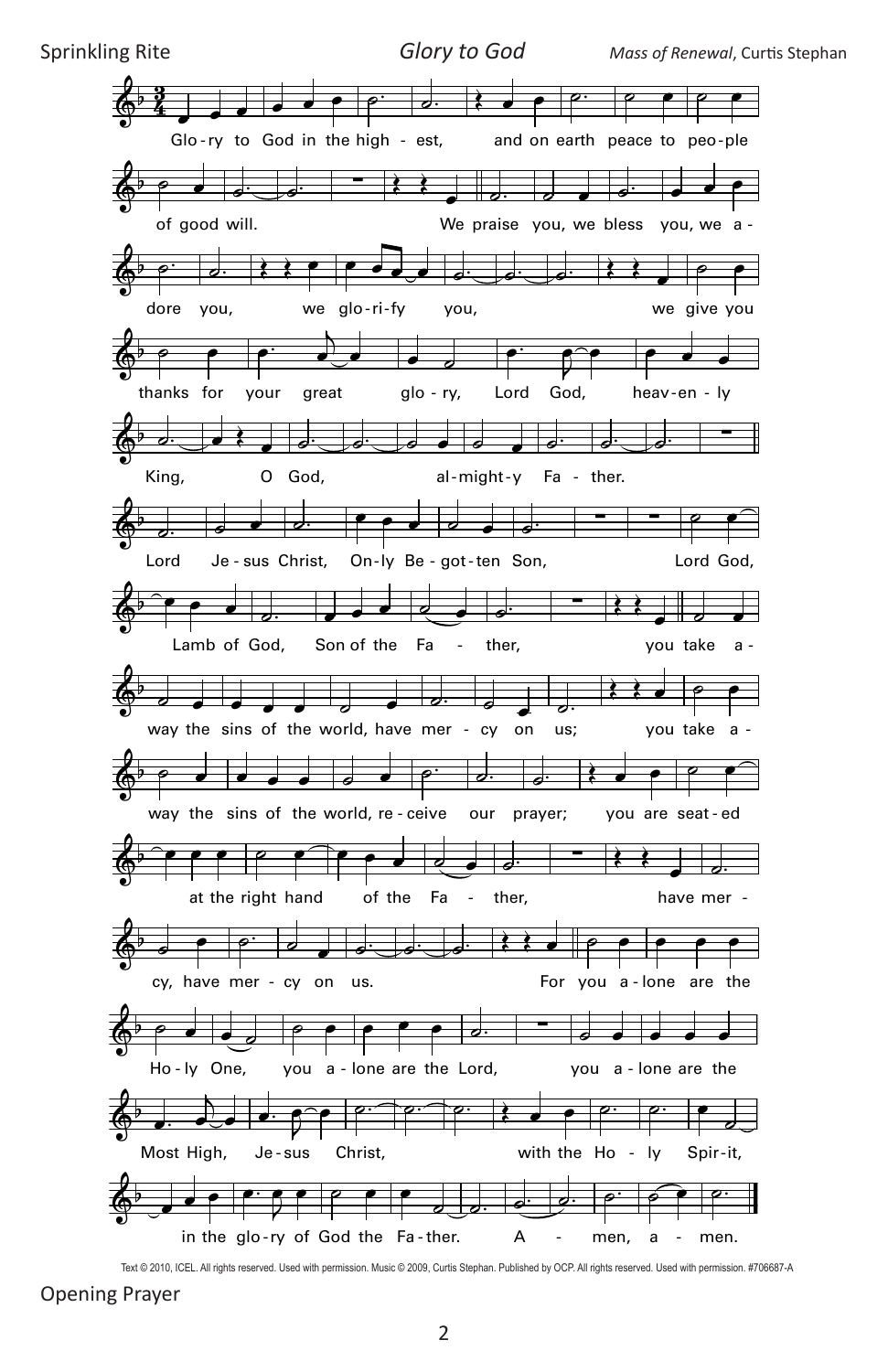#### **Note:**

*Today's scripture readings including the psalm are taken from the 7th Sunday of Easter which is a pastoral option when the Solemnity of the Ascension of the Lord is transferred to that Sunday from Ascension Thursday.*

### **THE LITURGY OF THE WORD**

First Reading - Acts 7:55-60 *Please sit*

Lector: The Word of the Lord. All: **Thanks be to God.**

Responsorial Psalm 97 The Lord Is King, the Most High over All the Earth Tom Tomaszek



- 1. The LORD is king; let the earth rejoice;  $3.$  You, O LORD, are the let the many islands be glad. Justice and judgment are the foundation of his throne. $R<sub>4</sub>$
- 3. You, O LORD, are the Most High over all the earth, exalted far above all gods.  $R_{\mu}$
- 2. The heavens proclaim his justice, and all peoples see his glory. All gods are prostrate before him.  $R_{\mu}$

 Text © 1969, 1981, 1997, ICEL. All rights reserved. Used with permission. Music © 2017, Thomas N. Tomaszek. Published by OCP. All rights reserved. Used with Permission. #706687-A

|                  | Lector:<br>All:                | The Word of the Lord.<br>Thanks be to God. |
|------------------|--------------------------------|--------------------------------------------|
| Second Reading - | Revelation 22:12-14, 16-17, 20 |                                            |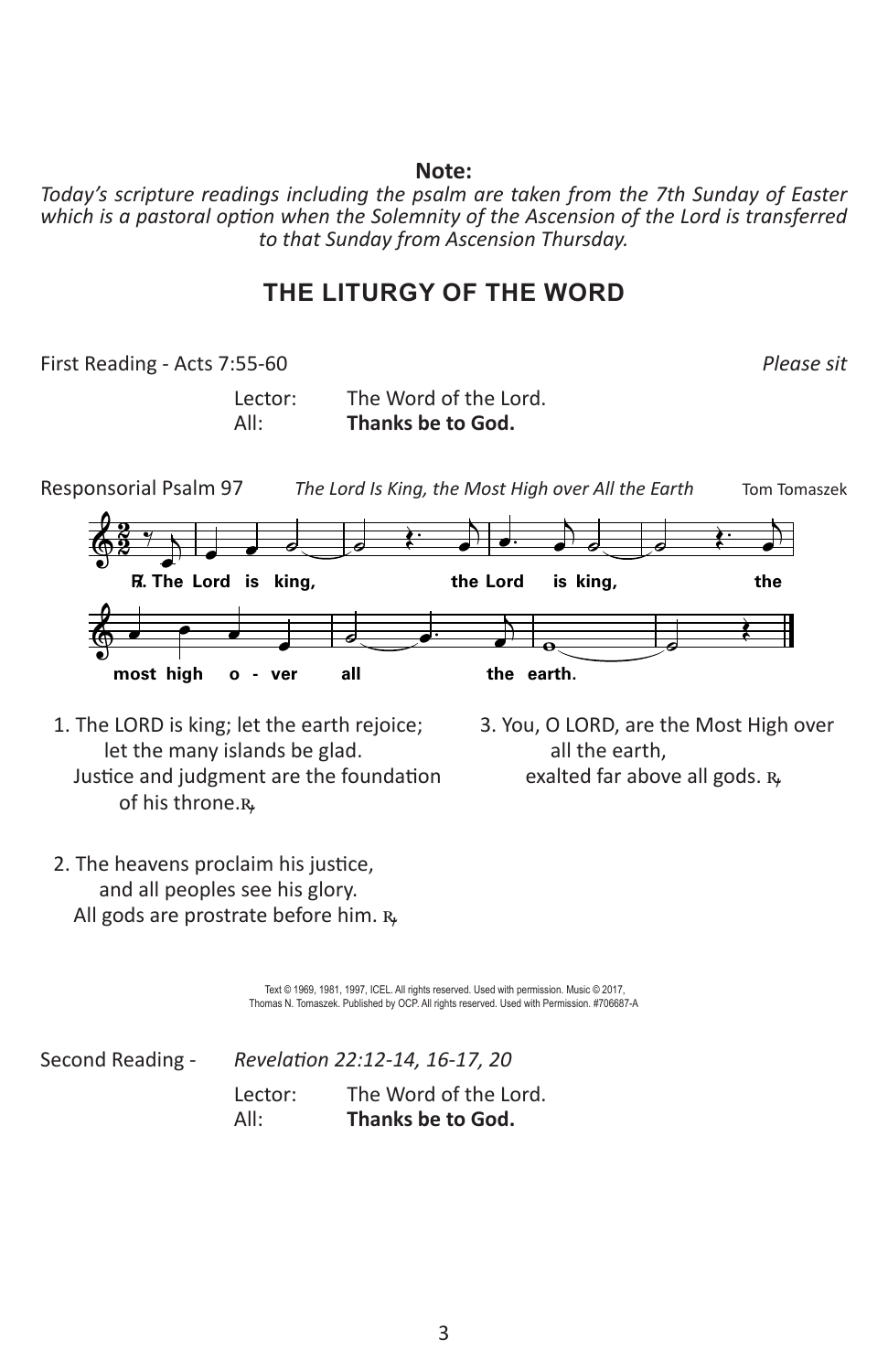

Gospel Acclamation *Please stand*

Gospel Acclamation - John 14:18

I will not leave you orphans, says the Lord. I will come back to you, and your hearts will rejoice.

| Gospel          | John 17:20-26                      |                                                                                                                              |  |
|-----------------|------------------------------------|------------------------------------------------------------------------------------------------------------------------------|--|
|                 | Priest:<br>All:<br>Priest:<br>All: | The Lord be with you.<br>And with your spirit.<br>A reading from the holy Gospel according to John.<br>Glory to you, O Lord. |  |
| [After reading] | Priest:<br>All:                    | The Gospel of the Lord.<br>Praise to you, Lord Jesus Christ.                                                                 |  |
| Homily          |                                    |                                                                                                                              |  |

Verses text © 1969, 1981, 1997, ICEL. All rights reserved. Used with permission.<br>Music © 2009, Curtis Stephan. Published by OCP. All rights reserved. Used with permission. #706687-A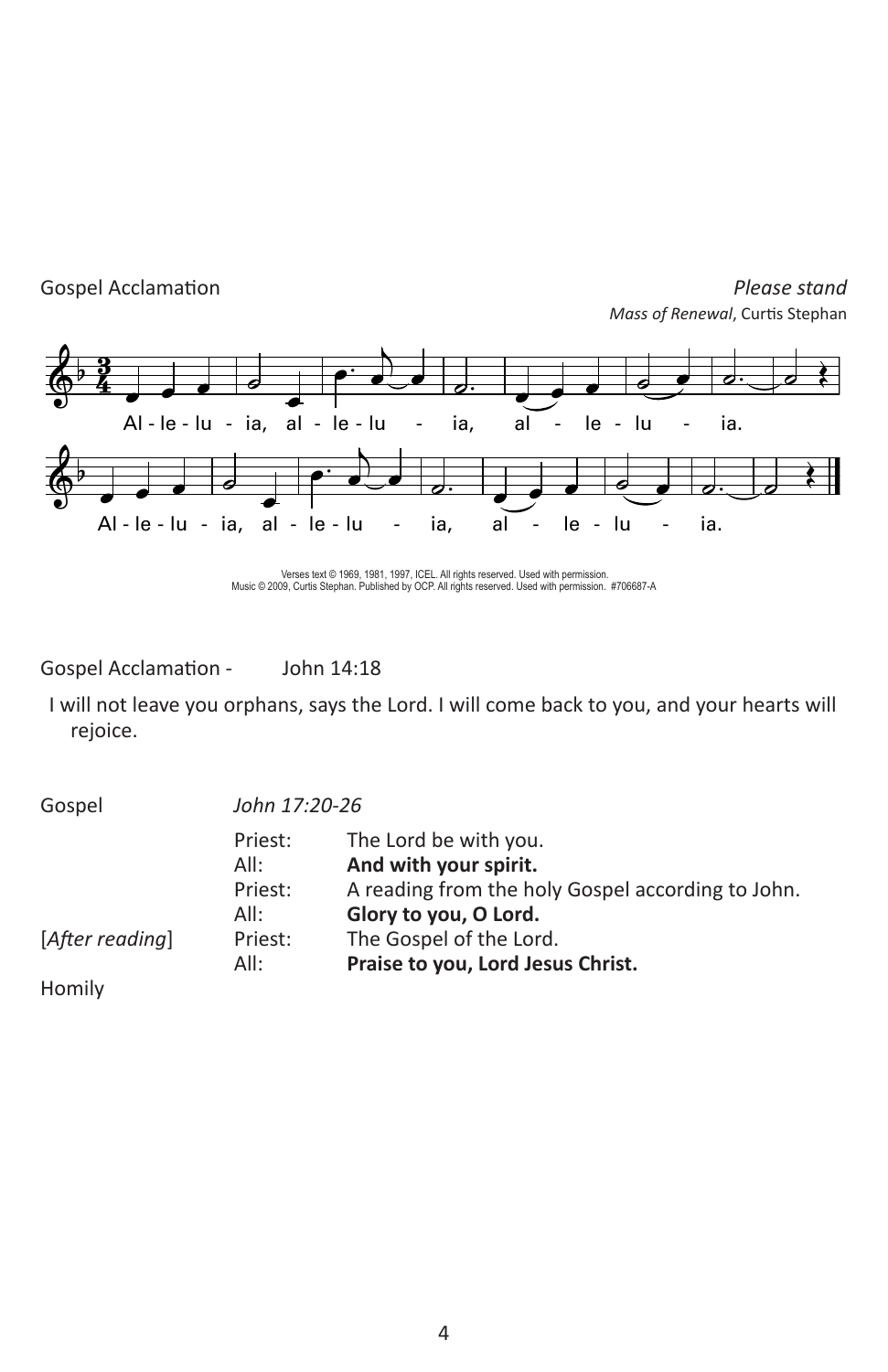# *Apostles' Creed*

I believe in God, the Father almighty, Creator of heaven and earth, and in Jesus Christ, his only Son, our Lord,

### *[bow]*

who was conceived by the Holy Spirit, born of the Virgin Mary,

suffered under Pontius Pilate,

was crucified, died and was buried;

he descended into hell;

on the third day he rose again from the dead;

he ascended into Heaven, and is seated at the right hand of God the Father almighty;

from there he will come to judge the living and the dead.

I believe in the Holy Spirit,

the holy catholic Church,

the communion of saints,

the forgiveness of sins,

the resurrection of the body,

and life everlasting.

Amen.

Prayers of the Faithful

Lector: We pray to the Lord. All: **Lord, hear our prayer.**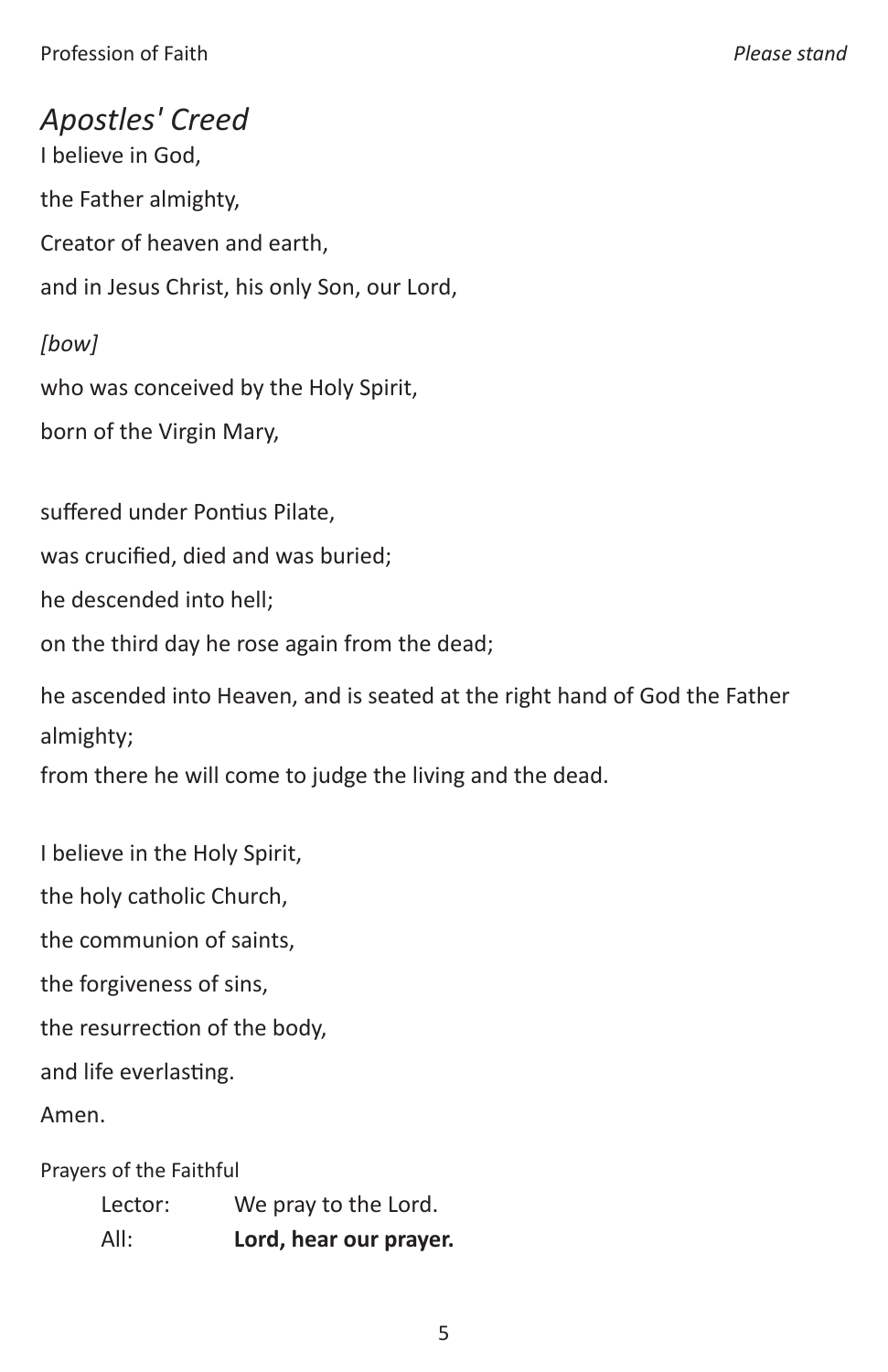## THE LITURGY OF THE EUCHARIST

The Preparation of the Gifts

Please sit

If you would like to make an offering during this time of giving, text "DONATE" to (503) 468-4483 (503-468-GIVE)



Please stand

- Priest: Pray, brothers and sisters, that my sacrifice and yours may be acceptable to God, the almighty Father.
- $All:$ May the Lord accept the sacrifice at your hands, for the praise and glory of his name, for our good and the good of all his Holy Church.

© 2013, Rick Modlin and Robert Feduccia. Published by Spirit & Song®, a division of OCP. All rights reserved. All rights reserved #706687-A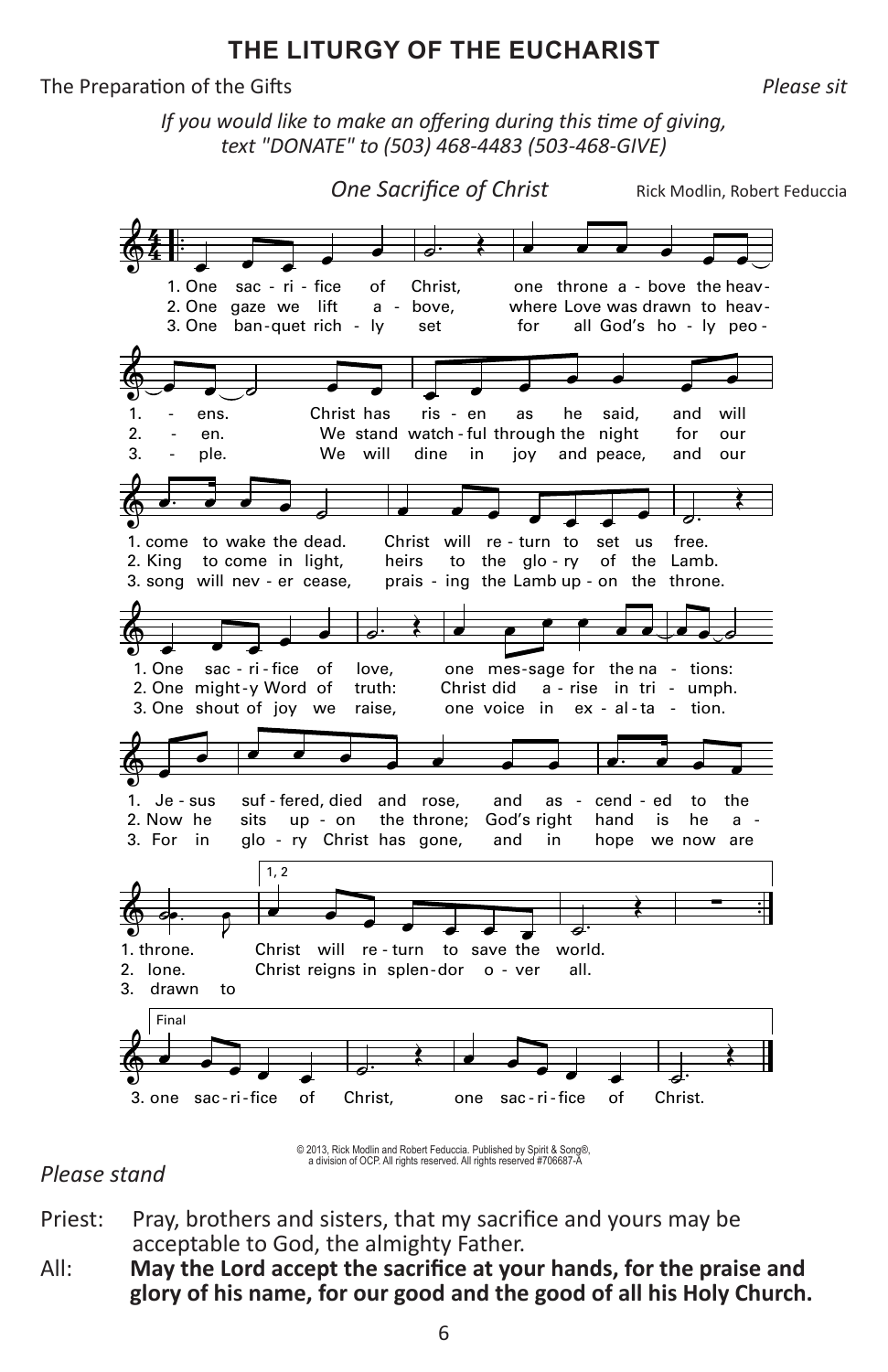

Text @ 2010, ICEL. All rights reserved. Used with permission. Music @ 2009, Curtis Stephan. Published by OCP. All rights reserved. Used with permission. #706687-A



Text © 2010, ICEL. All rights reserved. Used with permission. Music © 2009, Curtis Stephan. Published by OCP. All rights reserved. Used with permission. #706687-A



Music © 2009, Curtis Stephan. Published by OCP. All rights reserved. Used with permission. #706687-A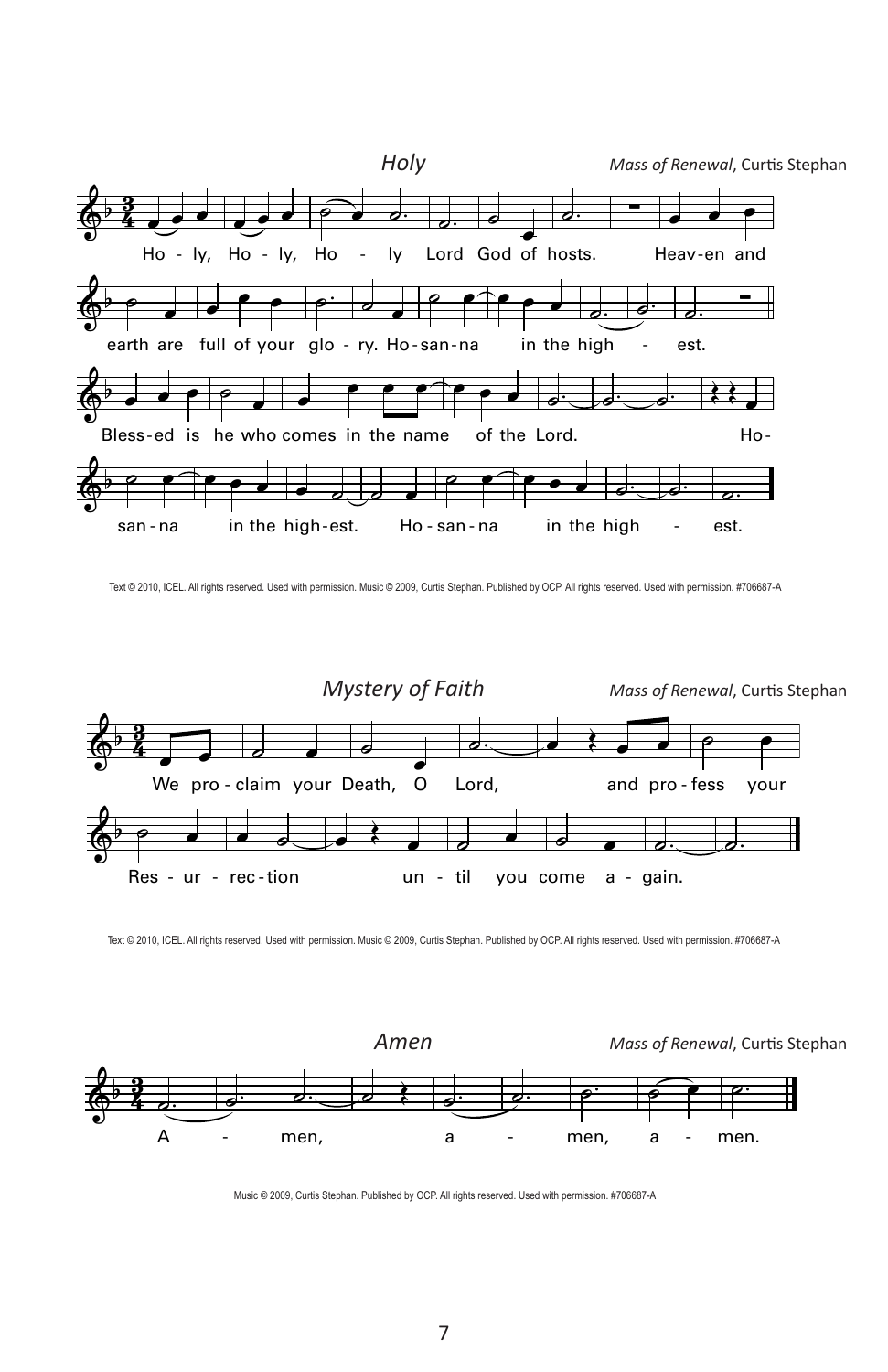

Music © 2009, Curtis Stephan. Published by OCP. All rights reserved. Used with permission. #706687-A

Communion Rite

### *Act of Spiritual Communion*

My Jesus, I believe that You are present in the Most Holy Sacrament. I love You above all things, and desire to receive You into my soul. Since I cannot at this moment receive you sacramentally, come at least spiritually into my heart. I embrace You as if You were already there and unite myself wholly to You. Never permit me to be separated from You. Amen.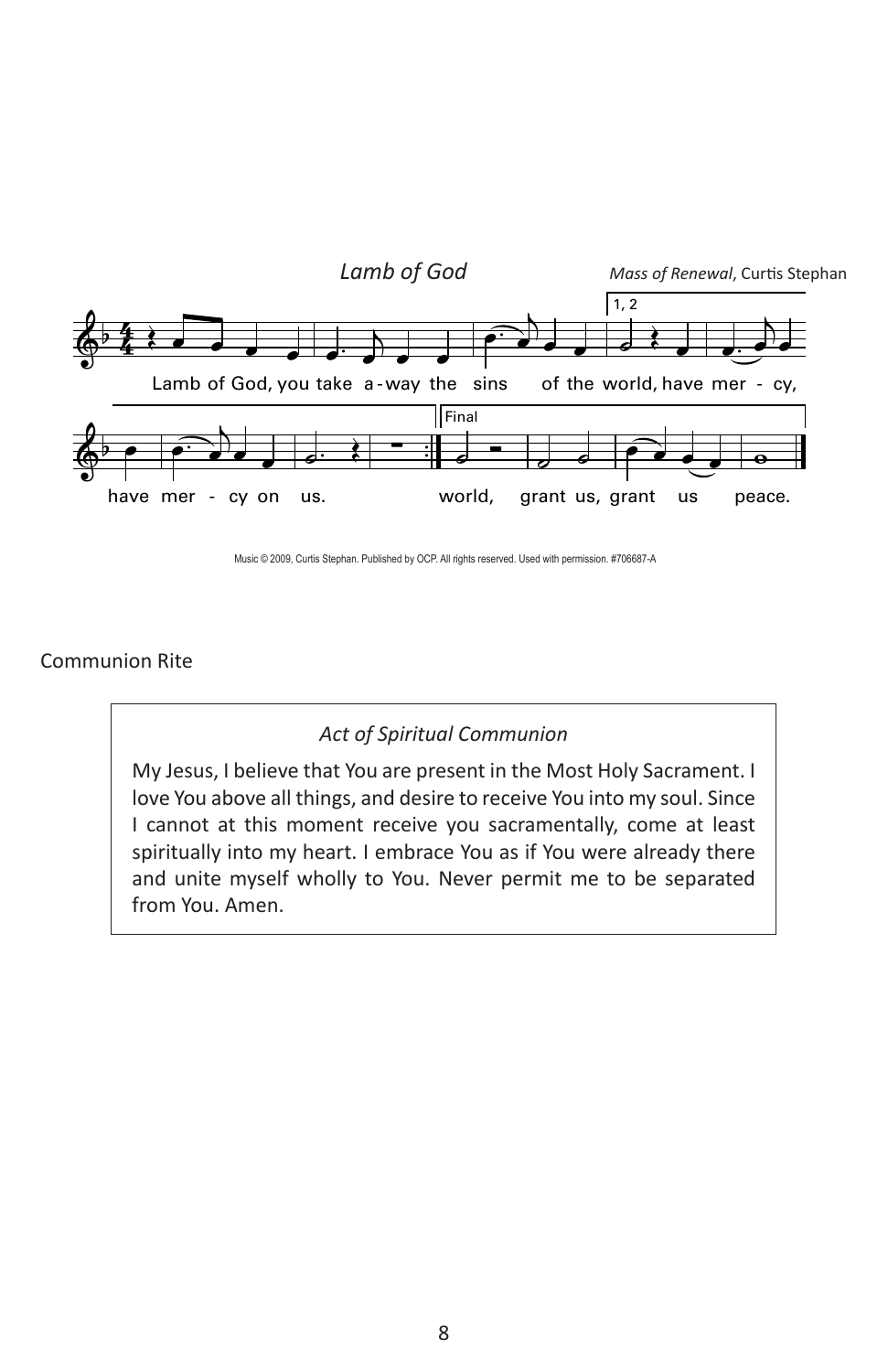

Text: Based on Psalm 19:8-11. Text and music © 1993, Bernadette Farrell. Published by OCP. All rights reserved. Used with permission. #706687-A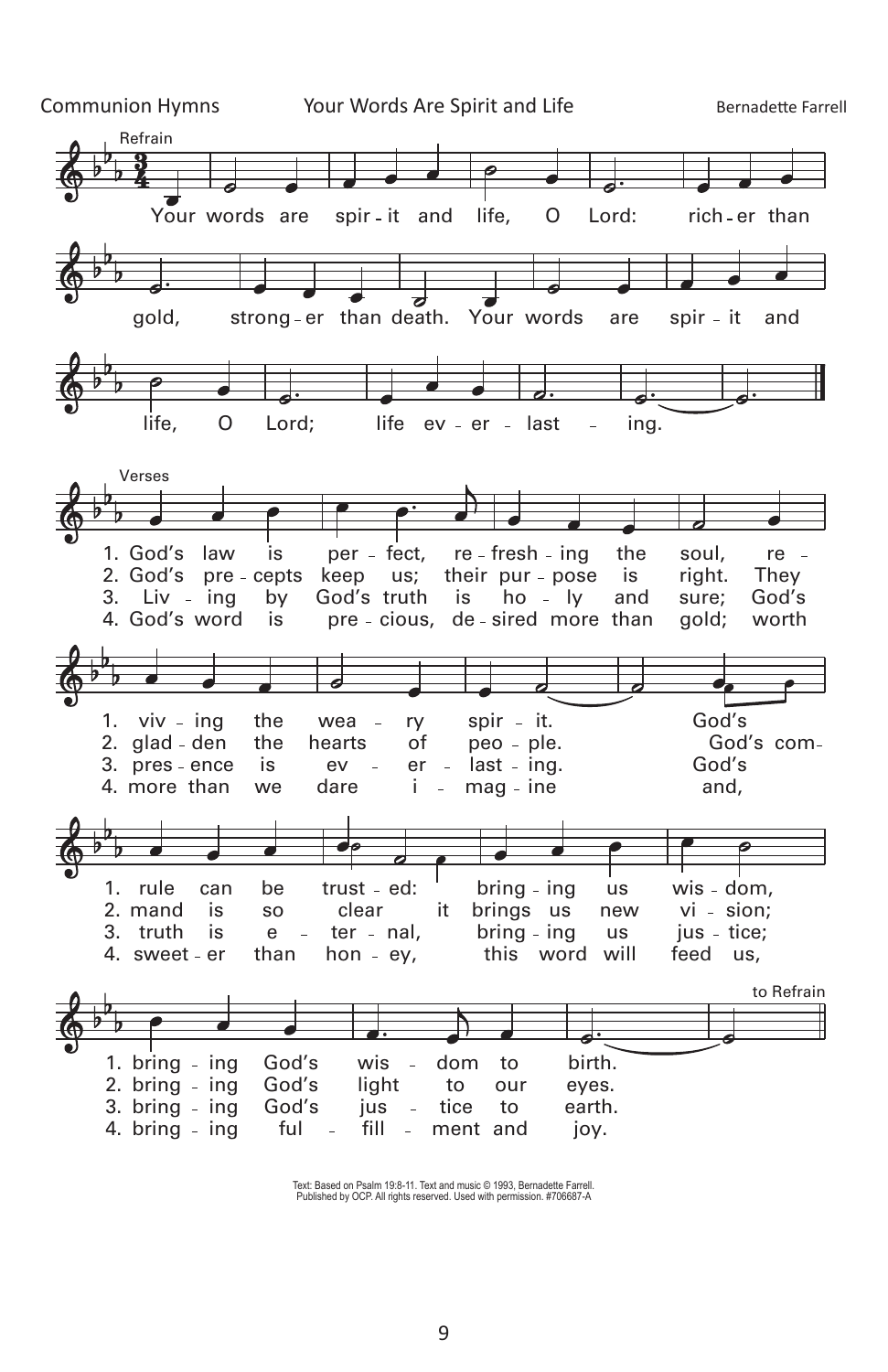*10,000 Reasons (Bless the Lord)* Jonas Myrin, Matt Redman **10,000 R**  $(Dl, l, l, l, l)$ 

Jonas Myrin, Matt Redman



© 2011, SHOUT! Music Publishing (APRA) (administered in the US and Canada at CapitolCMGPublishing.com), CCLI Song # 6016351. © 2011 Atlas Mountain Songs | sixsteps Music | Thankyou Music | worshiptogether.com songs, For use solely with the songselect.".<br>Terms of Use.All rights reserved. www.ccli.com. CCLI License # 2888255 Thankyou Music | worshiptogether.com songs. For use solely with the SongSelect®. Terms of Use.All rights reserved. www.ccli.com. CCLI License # 2888255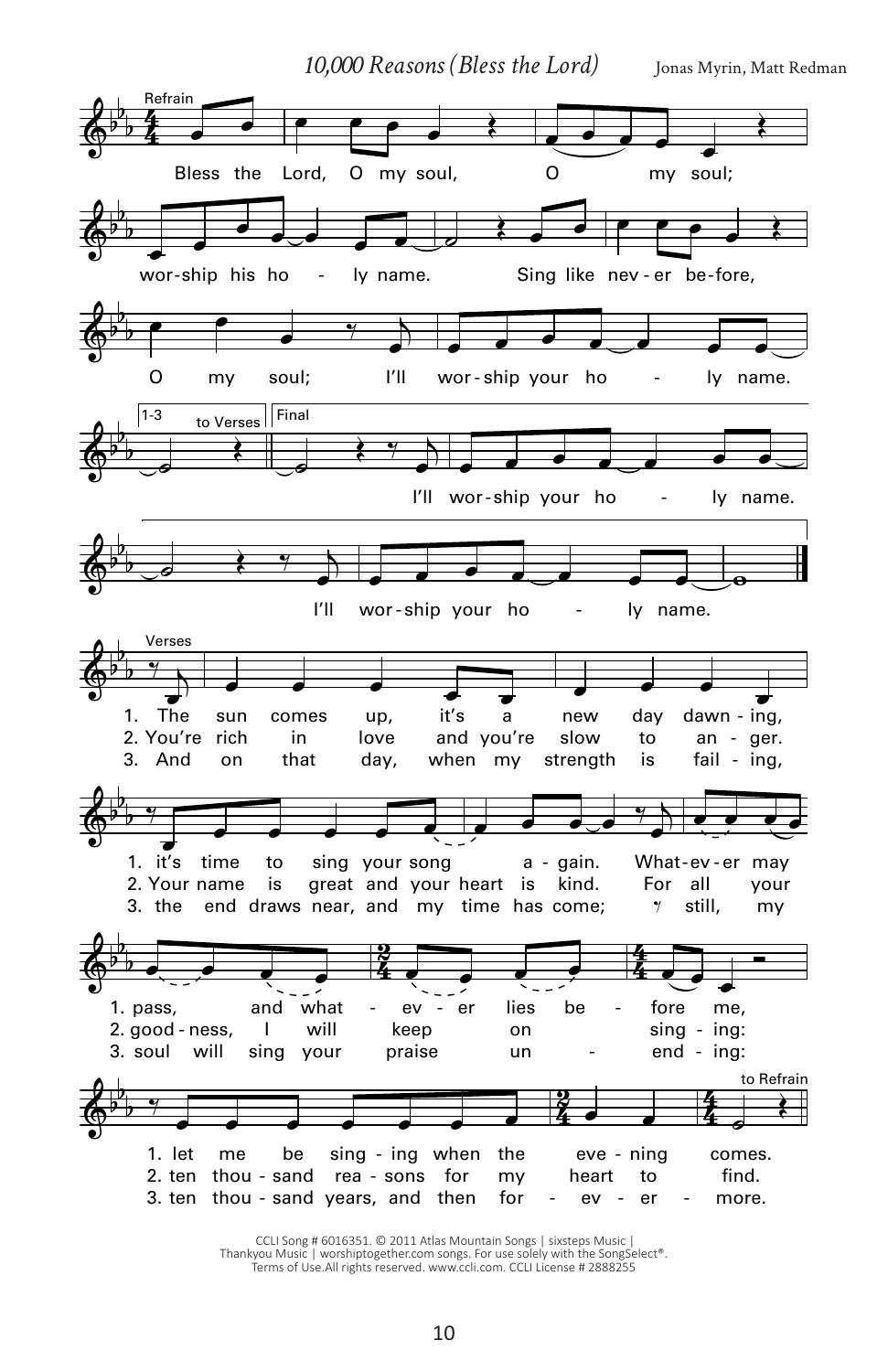*Grant Us Peace* Ken Canedo **Grant Us Peace**



Text: Based on Micah 4:3; John 14:27; Psalm 85:9; Psalm 72:8. Text and music © 1994, 2006, Ken Canedo. Text: Based on Micah 4:3; John 14:27; Psalm 85:9; Psalm 72:8. Text and music © 1994, 2006, Ken Canedo. Published by OCP. All rights reserved. Published by OCP. All rights reserved.Used with Permission. All rights reserved #706687-A